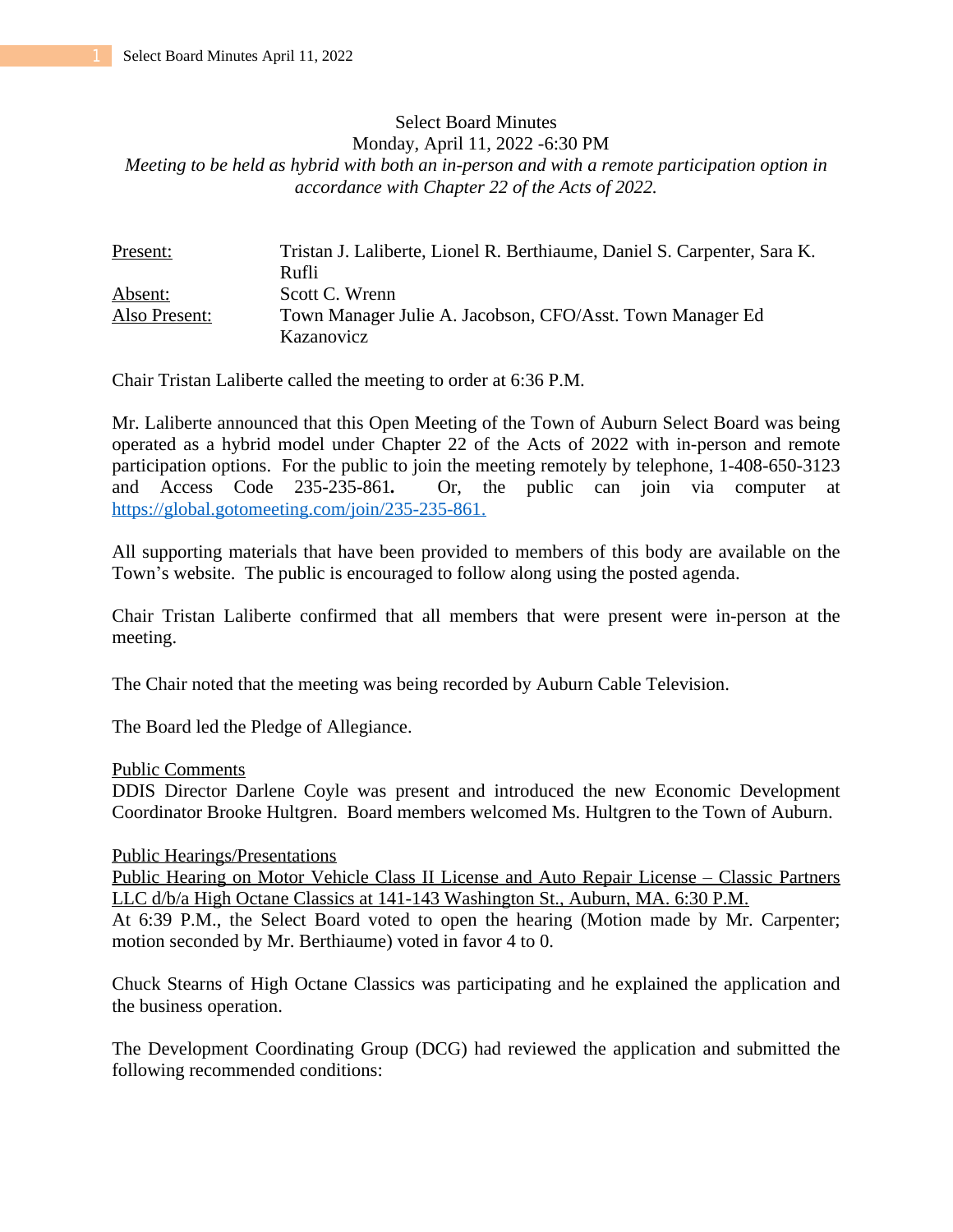- The applicant shall provide all necessary permits and inspections from Town Departments, Boards, and Commissions;
- The applicant must reach out to MassDOT to make them aware of the MV Class II license at this location and make sure that there are no right-of-way issues;
- No car washing shall take place at this location;
- The applicant must remain up-to-date with all annual licenses and permits.

There were no abutters wishing to speak on the application. There were no comments from Select Board members.

The Board voted to close the hearing at 6:41 P.M. (Motion made by Mr. Berthiaume; motion seconded by Ms. Rufli) voted in favor 4 to 0.

The Select Board voted to approve the Motor Vehicle Class II License and Auto Repair License, provided that all applicable requirements of the state and town and any of its departments, boards and commissions have been fulfilled. Said licenses are subject to all the conditions stated upon them. Failure to comply with any and all the conditions shall invalidate the license and render it null and void, and with the conditions of the DCG to be placed on the licenses (Motion made by Mr. Carpenter; motion seconded by Mr. Berthiaume) voted in favor 4 to 0.

Communications There were no items.

## Select Board General Items

## Town Manager Annual Evaluation

Chair Tristan Laliberte summarized the Town Manager's 2021 performance evaluation. The overall performance review score was a perfect 60 out of 60. The Chair explained that the evaluation was based on a new approved evaluation form that was recommended by a subcommittee and approved unanimously by the Select Board.

Select Board members gave comments congratulating Town Manager Jacobson on her successful 2021 performance evaluation and her perfect scores from all members.

The Town Manager Julie Jacobson thanked the Select Board for their evaluations and their comments. She recognized CFO/Assistant Town Manager Ed Kazanovicz and the department heads/division heads, assistants and her staff for their efforts and dedication throughout the year.

Former Select Board member and Chair Doreen Goodrich was present and congratulated Town Manager Julie Jacobson on her perfect score for this year's performance evaluation.

# Open Air License- Friends of the Auburn Public Library on April 30, 2022, June 04, 2022, July 8, 2022 and August 20, 2022

Linda Dattis of the Friends of the Auburn Public Library was present on behalf of the application and explained the book sale events.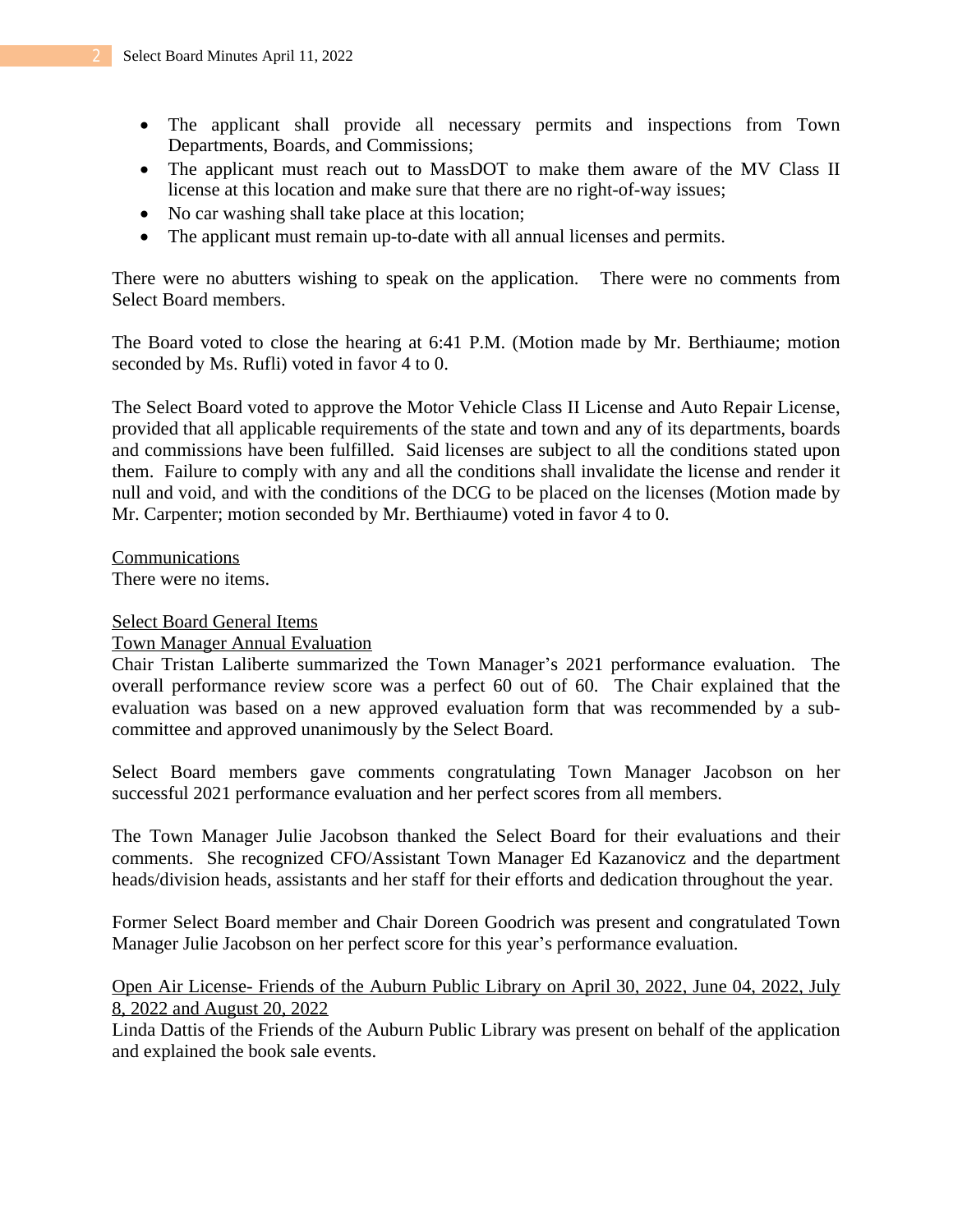The DCG recommended the following conditions to be on the licenses:

- The applicant shall receive all necessary permits and inspections from Town Departments, Boards, or Commissions;
- The applicant shall obtain any necessary approvals of State agencies.

Mr. Carpenter asked whether a layout of where the tables would be set up and the circulation could be provided for the office. Ms. Dattis agreed.

The Select Board voted to approve the license, provided that all applicable requirements of the state and town and any of its departments, boards and commissions have been fulfilled. Said license is subject to all the conditions stated upon it. Failure to comply with any and all the conditions shall invalidate the license and render it null and void, and with the conditions of the DCG to be placed on the license and with the condition that the applicant submits a circulation plan and where the tables would be set up and if there are any concerns raised by the Building Inspector that they are addressed at the administrative level (Motion made by Mr. Carpenter; motion seconded by Mr. Berthiaume) voted in favor 4 to 0.

The Select Board voted to waive the Open Air License fee (Motion made by Mr. Carpenter; motion seconded by Mr. Berthiaume) voted in favor 4 to 0.

## Vote on 2022 Annual Secondhand (Junk) License Renewals

The Select Board considered license renewals for the following:

- George Hannoush Jewelers, Inc.
- Tom's Collectibles
- Gamestop, Inc.

The DCG recommended the following conditions to be on the licenses:

- The applicant shall remain up to date with all necessary permits and inspections from Town Departments, Boards, or Commissions;
- The applicant shall obtain any necessary approvals of State agencies.

The Board voted to approve the 2022 Annual Secondhand (Junk) License renewals, provided that all applicable requirements of the state and town and any of its departments, boards and commissions have been fulfilled. Said license is subject to all the conditions stated upon it. Failure to comply with any and all the conditions shall invalidate the license and render it null and void and with the conditions of the DCG to be placed on the licenses (Motion made by Mr. Carpenter; motion seconded by Mr. Berthiaume) voted in favor 4 to 0.

## Discussion and Potential Vote on Wage Theft and Tax Fraud Strategy

There were no public comments or comments from Town Administration. Chair Laliberte said that discussion would be continued at the next meeting for the full board to be present.

# Vote to designate one board member to serve on the Flag Design Committee

The Select Board voted to appoint Chair Tristan Laliberte to serve on the Flag Design Committee (Motion made by Mr. Berthiaume; motion seconded by Ms. Rufli) voted in favor 4 to 0.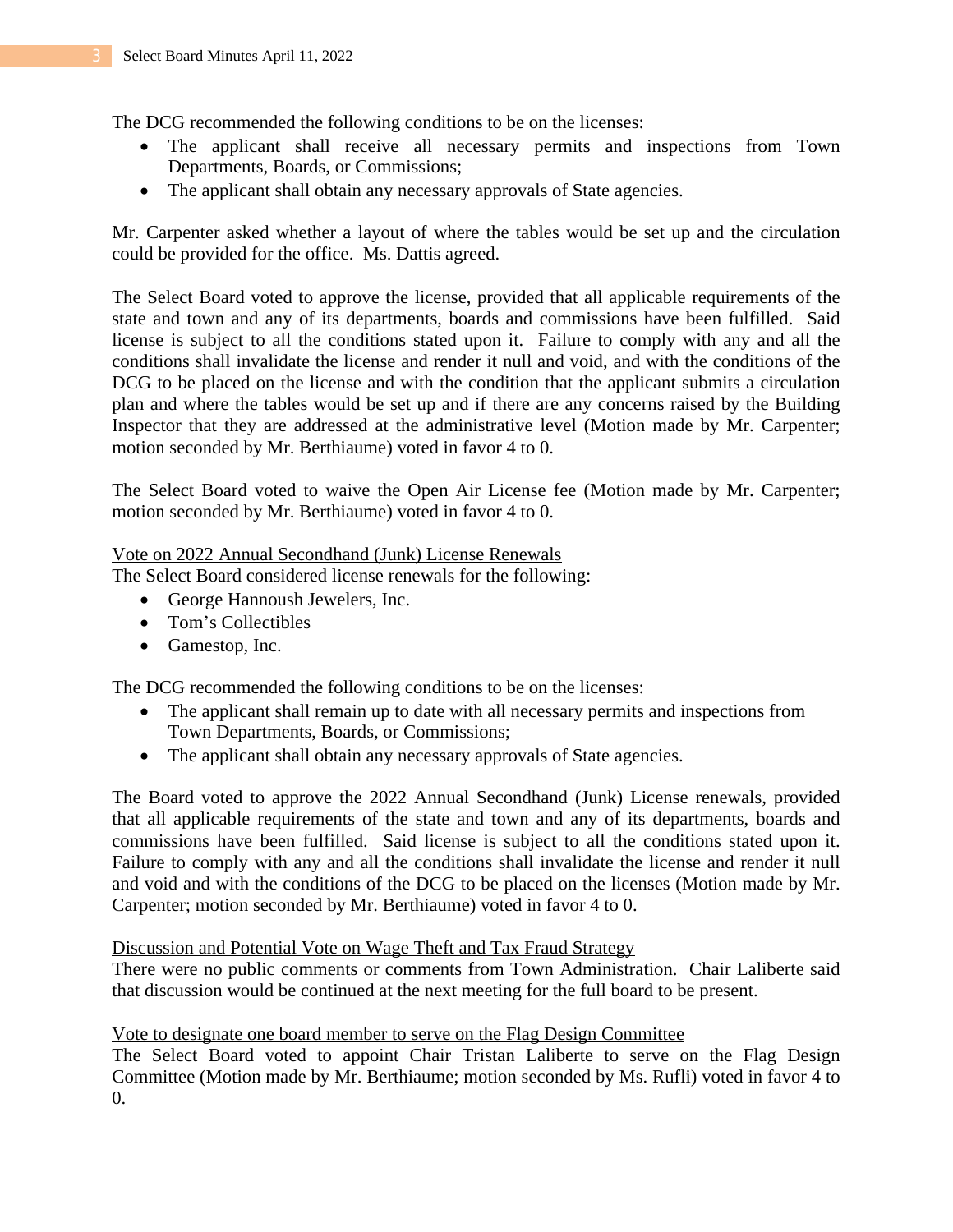Vote to designate one board member to serve on the Committee to Recognize Individuals that have contributed to Auburn

Mr. Carpenter suggested to wait for this designation until after the annual town election for the new board member to have the opportunity to serve on the committee.

The Select Board then voted to table the item until after the annual town election (Motion made by Mr. Berthiaume; motion seconded by Ms. Rufli) and the Board voted in favor 4 to 0.

Vote to adopt the amended Zoning Marijuana Bylaw Revisions per the suggestions of the ZBRC meeting of April 4, 2022 The Select Board discussed the revisions as outlined by the Chair.

Mr. Carpenter stated his belief that the use should require special permits with the Planning Board for more control, instead of just site plans. He voiced support for putting the amendment before the town meeting.

The Board voted to send the item forward and leave it open for town administration to adjust this if necessary for consistency to conform with the body (Motion made by Mr. Carpenter; motion seconded by Ms. Rufli) voted in favor 3-1. Mr. Carpenter opposed.

Gift Acceptances in Accordance with MGL Chapter 44, Section 53A There were no items.

Proclamations and Recognitions There were no items.

## Town Manager Items

Vote to accept and expend a grant in the amount of \$2,427.99 from the Automated External Defibrillator Equipment Program through the Executive Office of Public Safety and Security's Office of Grants and Research

The Select Board voted to accept and expend a grant in the amount of \$2,427.99 from the Automated External Defibrillator Equipment Program through the Executive Office of Public Safety and Security's Office of Grants and Research (Motion made by Mr. Carpenter; motion seconded by Ms. Rufli) voted in favor 4 to 0.

Vote to Apply for, Accept, and Expend Funds from the 2022 State Department of Energy Resources Green Community Grant.

The Select Board voted to apply for, accept and expend funds up to \$100,000.00 for any eligible uses from the 2022 State Department of Energy Resources Green Community Grant (Motion made by Mr. Carpenter; motion seconded by Mr. Berthiaume) voted in favor 4 to 0.

Discussion and vote to extend outdoor table service by holders of liquor licenses licensed for onpremise consumption, conditional upon review by the Building Commissioner and the Director of Public Health, in accordance with Chapter 22 of the Acts of 2022 to April 1, 2023, or such date as the law may be extended in the future.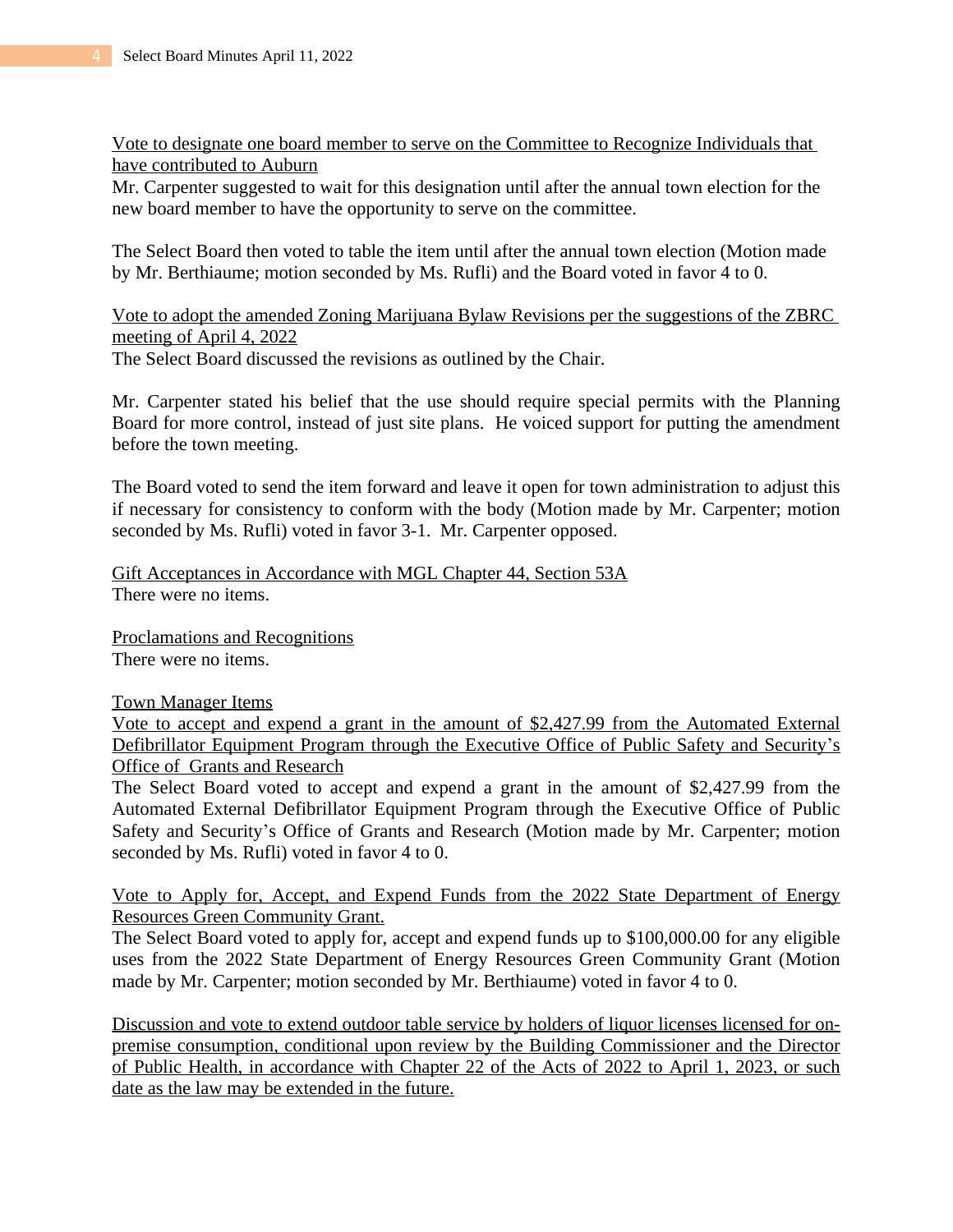The Select Board voted to extend outdoor table service by holders of liquor licenses licensed for on-premise consumption, conditional upon review by the Building Commissioner and the Director of Public Health, in accordance with Chapter 22 of the Acts of 2022 to April 1, 2023, or such date as the law may be extended in the future (Motion made by Mr. Berthiaume; motion seconded by Mr. Carpenter) voted in favor 4 to 0.

Discussion and vote to extend the period for outdoor table service of food and outdoor dining by holders of Common Victualer Licenses, conditional upon review by the Building Commissioner and the Director of Public Health, in accordance with Chapter 22 of the Acts of 2022 to April 1, 2023, or such date as the law may be extended in the future.

The Select Board voted to extend the period for outdoor table service of food and outdoor dining by holders of Common Victualer Licenses, conditional upon review by the Building Commissioner and the Director of Public Health, in accordance with Chapter 22 of the Acts of 2022 to April 1, 2023, or such date as the law may be extended in the future (Motion made by Mr. Carpenter; motion seconded by Mr. Berthiaume) voted in favor 4 to 0.

Tabled Items

Continued Discussion on the report on Wage Theft/Tax Fraud ordinances/bylaws. The item was discussed earlier in the meeting.

Select Board Member Items

Discussion Zoning Bylaw 7.5 Signs which do not require a Sign Permit, and Proposed Amendments (Tristan Laliberte)

Chair Tristan Laliberte discussed his proposed amendments to the zoning bylaw 7.5 Signs which do not require a Sign Permit.

Mr. Carpenter made a motion to forward the proposed amendment to the Town Administration, Town Clerk, Board of Registrars, Republican and Democratic Town Committees. There was no second. Mr. Carpenter withdrew his motion.

The Board voted to table the item until after the annual town election to the June 13, 2022 meeting (Motion made by Mr. Carpenter; motion seconded by Ms. Rufli) voted in favor 4 to 0.

# Discussion on Rank-Choice Voting in Municipal Elections. For discussion only (Tristan Laliberte)

Mr. Laliberte gave an overview of his proposal. The Select Board voted to table the item until the next meeting (Motion made by Ms. Rufli; motion seconded by Mr. Carpenter) voted in favor 4 to 0.

Chair Tristan Laliberte asked if there were any corrections or omissions to the minutes of January 18, 2022. There being none, Chair Laliberte accepted the minutes of January 18, 2022 as read.

At 8:01 P.M. the Board voted to adjourn the meeting (Motion made by Mr. Berthiaume; motion seconded by Ms. Rufli) voted in favor 4 to 0.

Submitted: Sharon A. Kwiatkowski